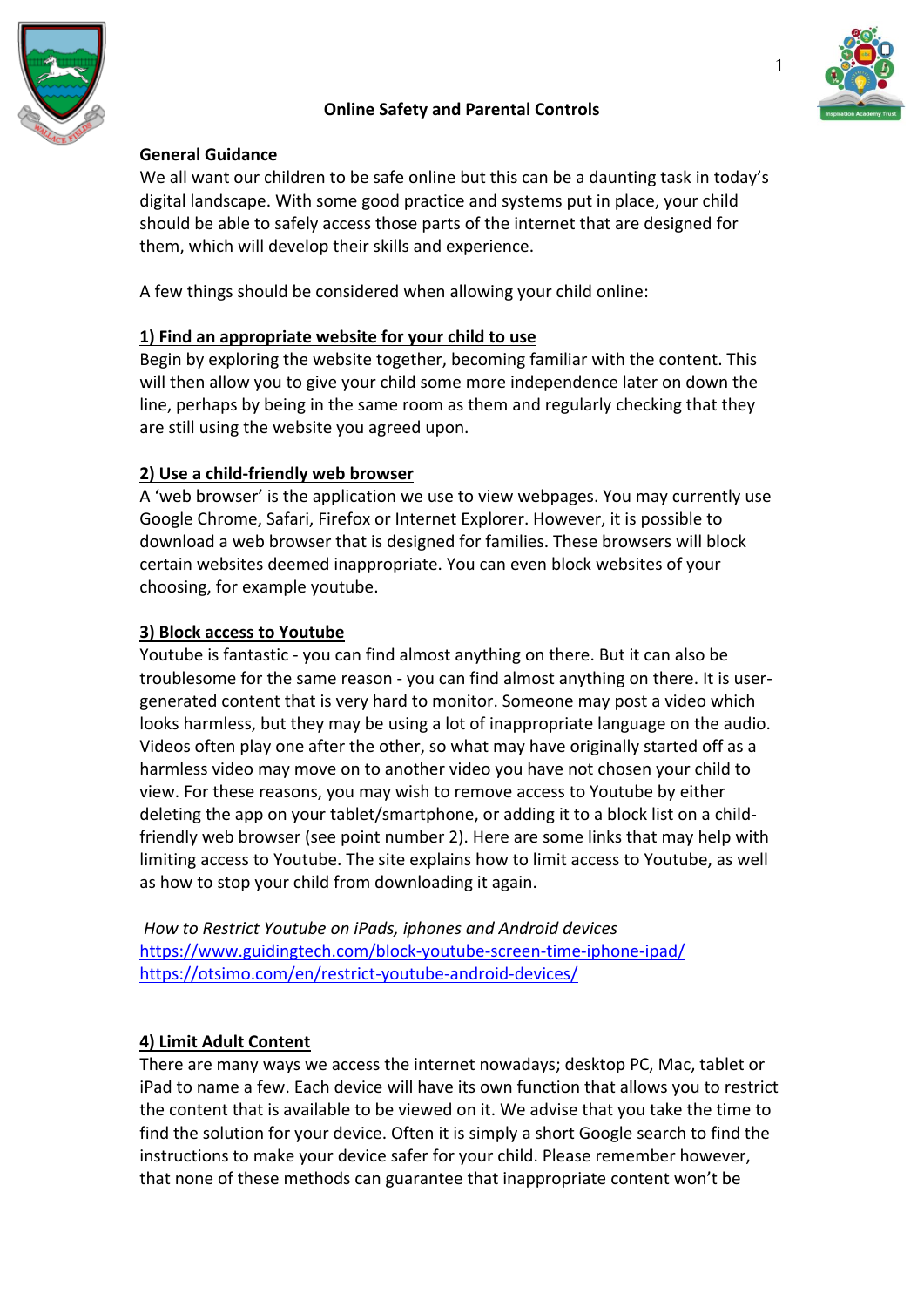accessible on the device. The technology used to decide what is inappropriate cannot be 100% successful, but it can go a long way to allowing your child to use and access the internet more safely.

### **5) Create a Separate Profile for your child**

Most computers and devices will allow you to create a separate user profile for your child. You can then limit the adult content of your child's profile (for example, by deleting the Youtube App on their profile) but allow you, as the adult, to continue to access websites and apps that you would like to use. There are various steps to take to create a child profile, depending on the device.

For more information on Parental Controls click the following link to find information on how to set up controls on your device. <https://www.internetmatters.org/parental-controls/>

## **6) Monitor Social Media**

You may not be aware, but there are age restrictions on the use of Social Media (such as Facebook, Twitter, Instagram and WhatsApp). Usually these restrictions are part of the organisation's terms and conditions, and therefore should be adhered to.

For example, you can only use the following services if you are over 13 years of age: *Twitter*

*Facebook Instagram Pinterest Google+ Tumblr Snapchat Skype Myspace*

Please be aware that there is an obvious risk when children use social media platforms. They could be contacted by a complete stranger; have inappropriate communications with other children online; or be involved with cyber-bullying. Even at age 13, you still cannot control what appears on your child's news feed, so you will want to be aware of which websites your child is using. Most of these websites require you to link the account to an active email address. Our advice would really be to prevent your children from using these services until they at least meet the age of the service's terms and conditions.

More detailed information about social networking and children can be found at [Net](https://www.net-aware.org.uk/) [Aware.org.uk](https://www.net-aware.org.uk/)

### **7) Monitor Online Gaming**

Has your child talked about Roblox or Fortnite? It is likely that your child plays games on their device or console - and it is become increasingly common that these games